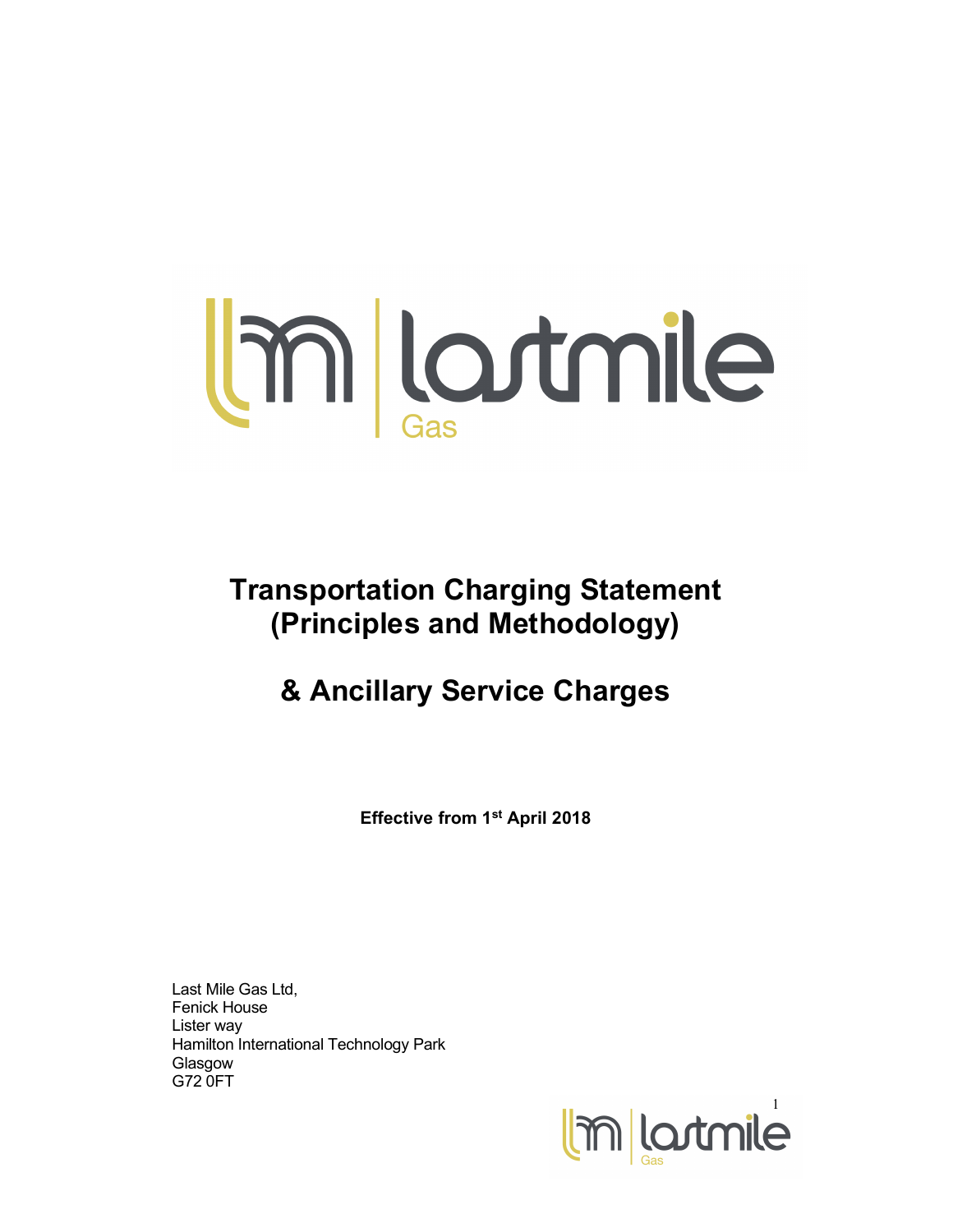## **Contents**

- 1) Introduction
- 2) Gas Transportation Charges –Methodology and Principles
- 3) Ancillary Services and Charges
- 4) Last Mile Gas Contact Details

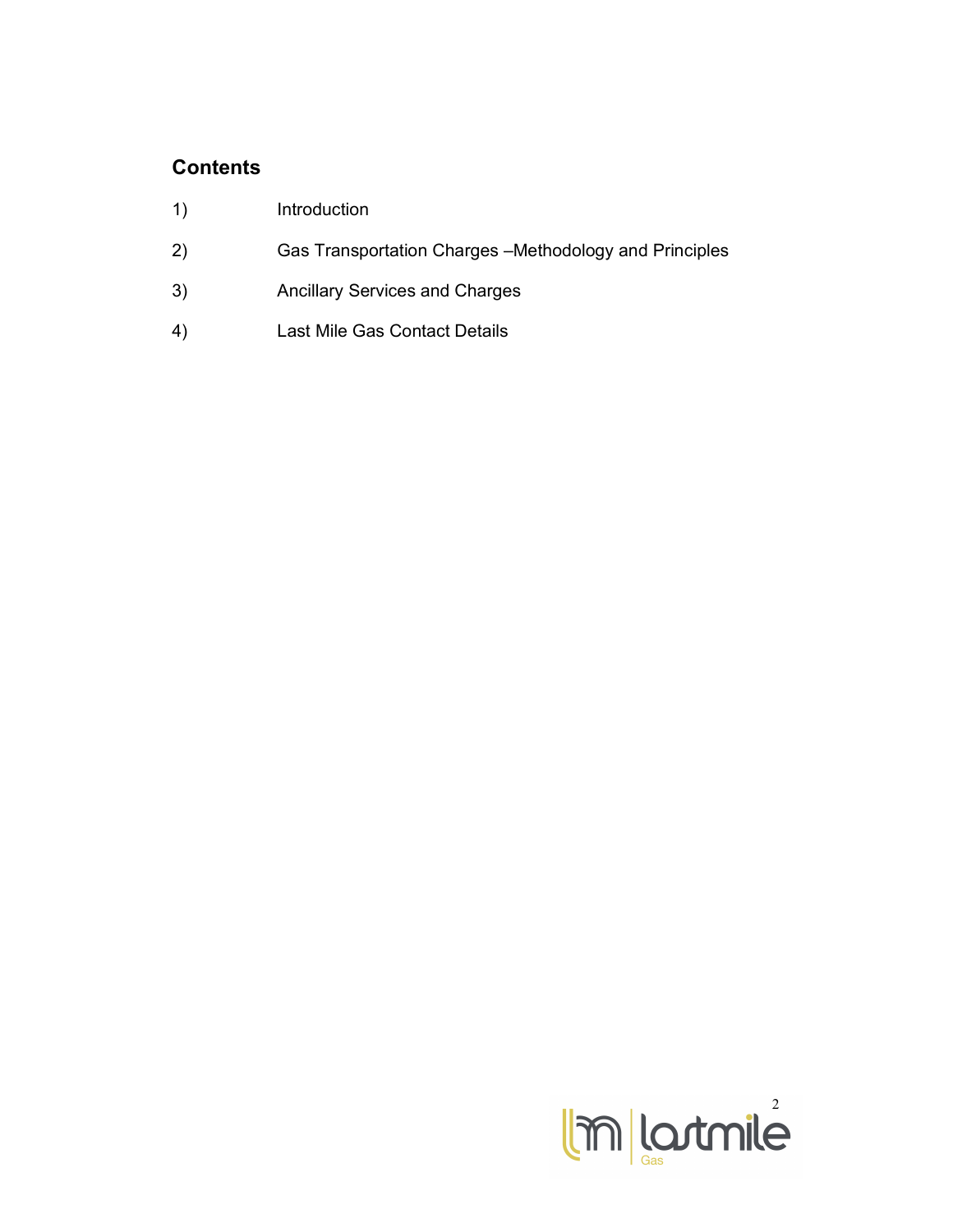#### Introduction

Last Mile Gas is the trading name of Last Mile Gas Ltd a licensed Independent Gas Transporter (IGT). Last Mile Gas Ltd owns and operates local gas transportation networks throughout the United Kingdom. This statement describes the principles and methodology used to calculate gas transportation arrangements for use of Last Mile Gas Ltd's pipelines.

Last Mile Gas Ltd has an obligation under its Gas Transporters License to prepare a statement setting out the methodology employed to determine charges for Gas Transportation arrangements as defined by Standard Licence Condition 4.

This statement also publishes the Last Mile Gas Ltd's charges for ancillary services. Whilst Last Mile Gas Ltd is not obliged to publish these along with our transportation charges, they have been included in this document to provide illustrative costs for carrying out additional ancillary services.

This statement applies to charges from the Statement effective date, until superseded by any future statement.

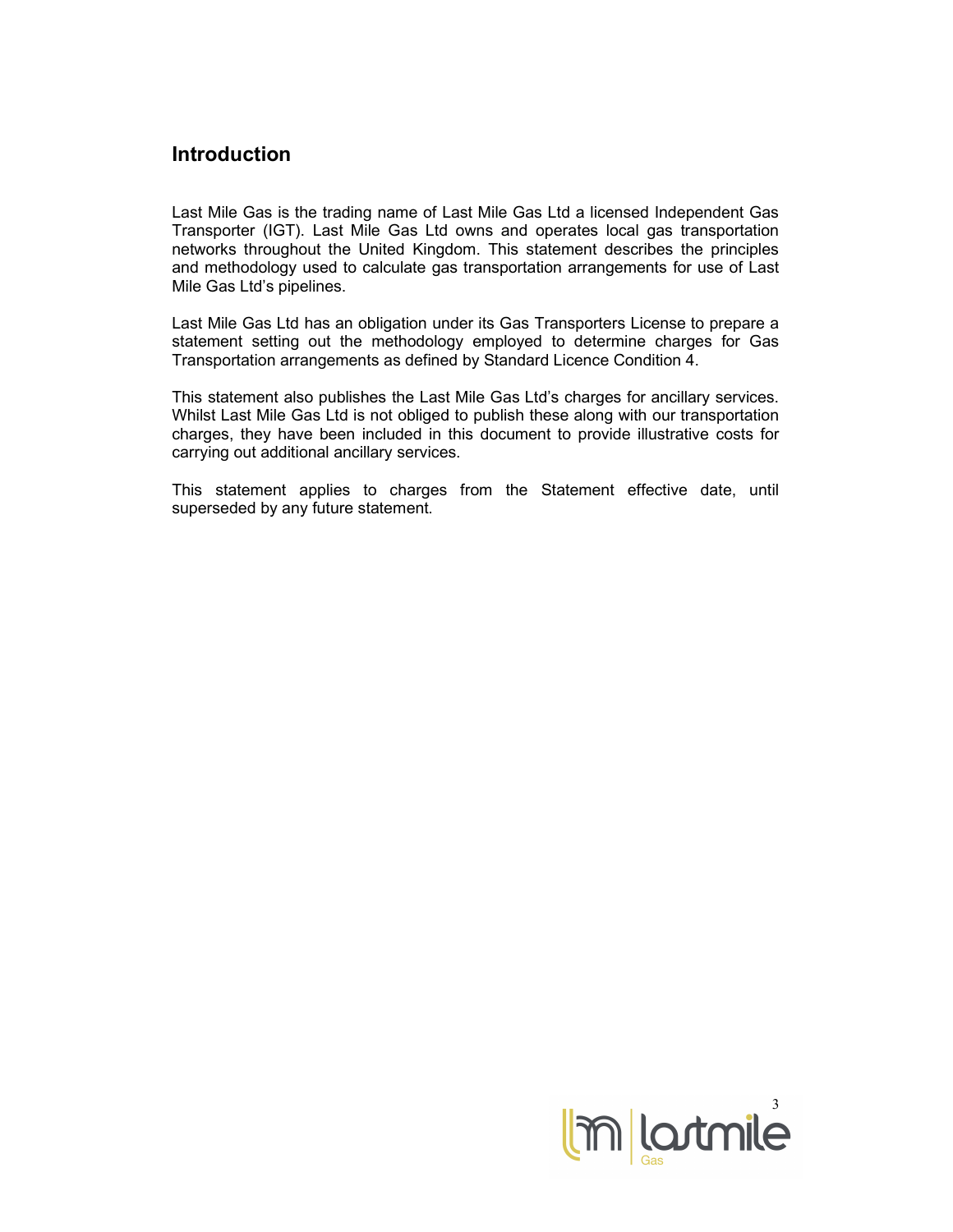## Gas Transportation Charges –Methodology and Principles

Last Mile Gas Ltd's charges for gas transportation are governed by a Relative Price Control (RPC) as per the Special Licence Condition 1 of our Gas Transporters Licence. RPC requires that IGT charges to all new customers should be capped at a level broadly consistent with the host gas transporters equivalent charge.

Last Mile Gas employs the methodology as set out by OFGEM in determining the maximum charge that can be made under this RPC.

This methodology and its application can be found on the OFGEM web site by using the following Links:-

http://www.ofgem.gov.uk/Networks/GasDistr/IGTReg/Documents1/3946- Decisiondoc\_IGT\_Final\_Proposals.pdf

http://www.ofgem.gov.uk/Networks/GasDistr/IGTReg/Documents1/10068- RPCguidance.pdf

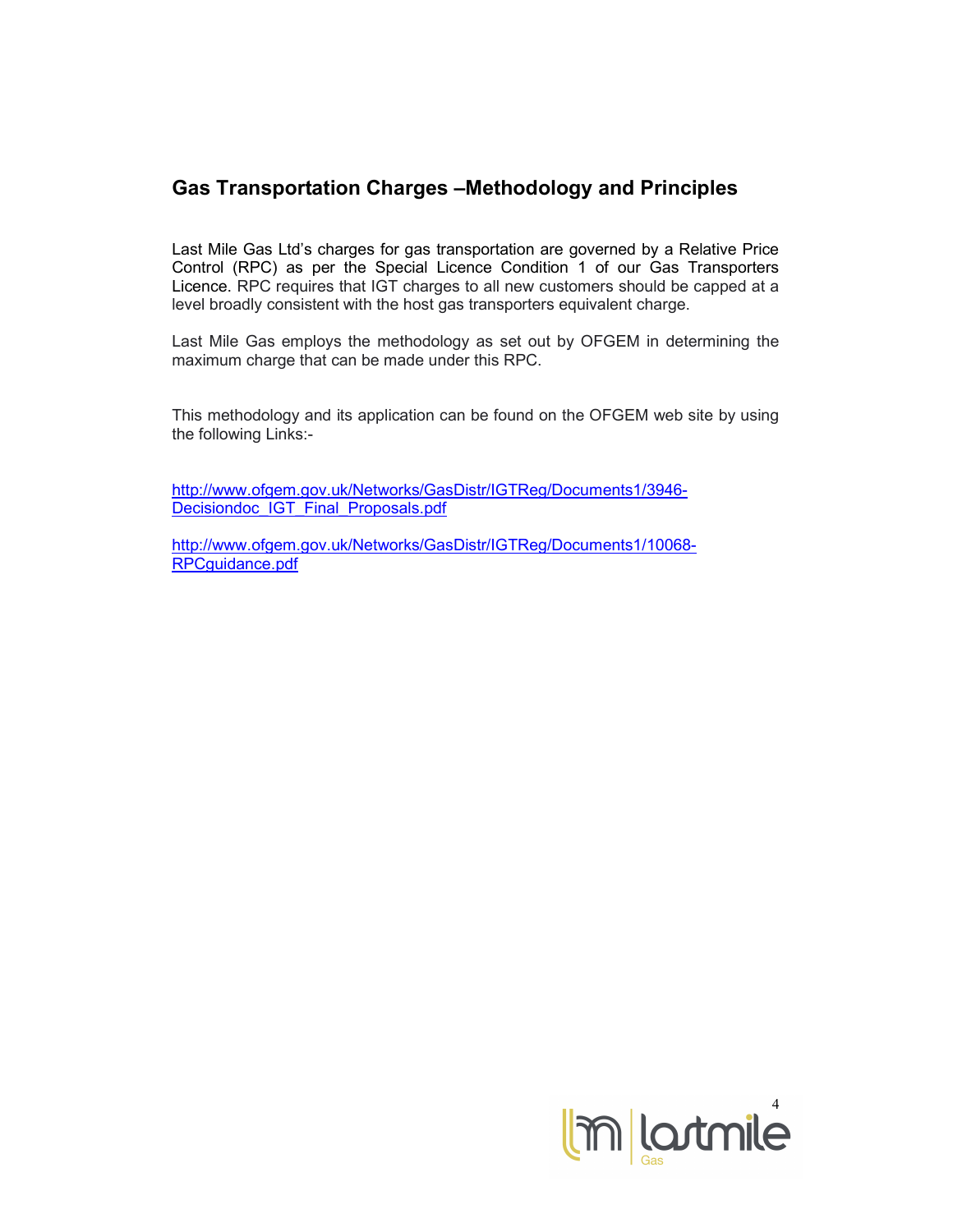### Ancillary Services and Charges

The following charges are not regulated under Last Mile Gas Ltd's Gas Transporters License and as such are not subject to OFGEM approval.

#### Must Reads

If a Registered User is unable to provide meter readings in compliance with Section E of the IGT UNC, then Last Mile Gas Ltd will initiate a process to obtain a meter read, referred to as a 'Must Read'. A charge of £45 will be made for each must read, based on the typical cost of such reads which includes multiple visits to the site and obtaining and executing a warrant.

#### Isolations or Other Emergency Works

Where Last Mile Gas Ltd is requested to provide isolation or any other form of emergency works, we will charge on a time and materials basis, with a view of recovering the actual cost incurred in carrying out the works.

#### Metering Activities

Meter provision will be via an approved registered Service Provider and will be charged out at the rates published in the most recent Last Mile Gas Metering Charges Statement. These charges will be on the basis of an annual operational lease designed to recover provision and maintenance costs.